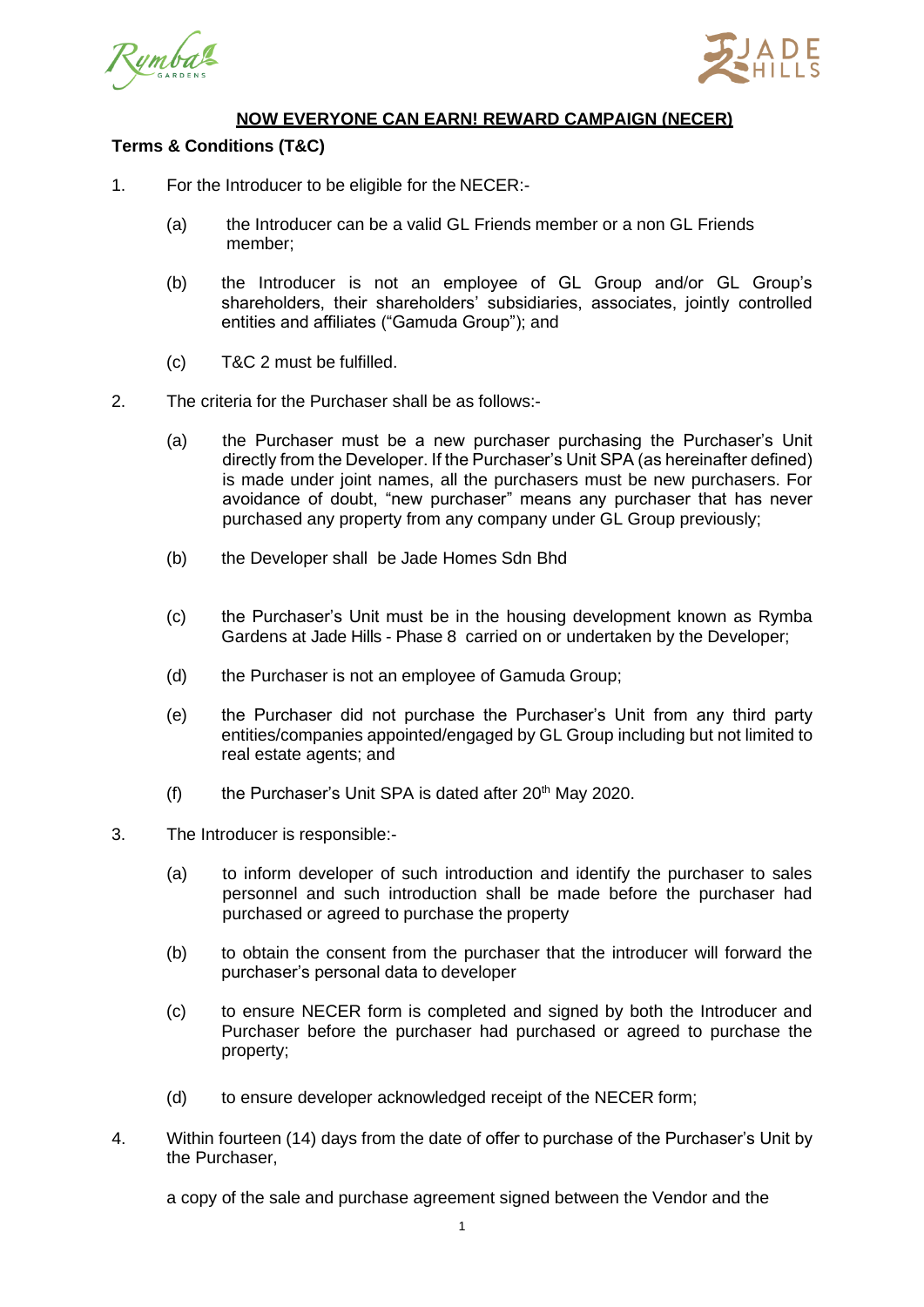



Introducer ("Introducer's Unit SPA") and duly stamped as proof of the Introducer's purchase or any other relevant documents have to be submitted to the Developer, if the Introducer is a valid GL Friends member and if required.

- 5. The Purchaser must have:-
	- (a) fully paid the 1st 10% of the Purchaser's Unit SPA Price and the Taxes (as hereinafter defined), if any, less any applicable rebates as set out in the incentive letter issued by the Developer to the Purchaser ("Incentive Letter"), if any;
	- (b) executed the sale and purchase agreement ("Purchaser's Unit SPA") and such other documents required by the Developer:-
		- (i) if there is an Incentive Letter, within the time frame as set out in the Incentive Letter; or
		- (ii) if either:-
			- (aa) there is no Incentive Letter; or
			- (bb) there is no time frame provided in the Incentive Letter;

within fourteen (14) days from the date of the offer to purchase;

and

- (c) either:-
	- (i) obtained a financing to part finance the purchase of the Purchaser's Unit ("Financing"), whereby the Purchaser shall comply with the following:-
		- (1) the Purchaser and/or such third party borrower(s), if applicable, and/or such other security party(ies) must have executed the Financing Security Documents (as hereinafter defined):-
			- (aa) if there is an Incentive Letter, within the time frame as set out in the Incentive Letter; or
			- (bb) if either:-
				- (A) there is no Incentive Letter; or
				- (B) there is no time frame provided in the Incentive Letter;

either:-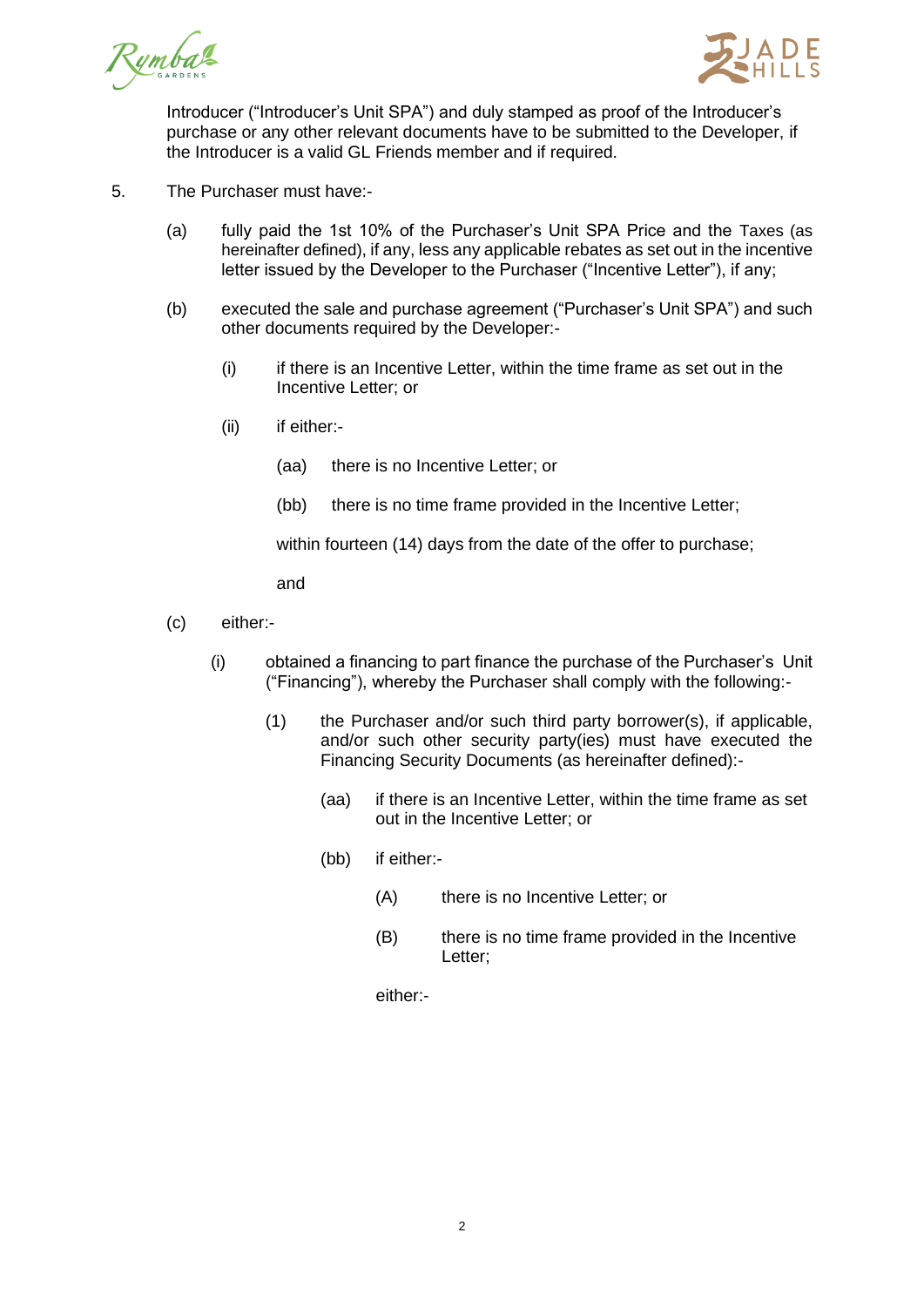



- (C) within the time frame as set out in the letter of offer issued by the end-financier (approved by the Developer) financing the purchase of the Purchaser's Unit ("Financier"); or
- (D) if there is no time frame set out by the Financier, within ninety (90) days from the date of offer to purchase of the Purchaser's Unit;

For the purpose of this NECER, the "Financing Security Documents" shall refer to the facility agreement, the deed of assignment and the power of attorney, or its equivalent for any financing under Islamic principles and such other documents as may be required by the Financier;

- (2) the letter of undertaking from the Financier in favour of the Developer in the form and substance as accepted by the Developer shall have been received by the Developer;
- (3) the Financing Security Documents must have been duly stamped and the Purchaser must have complied with all conditions precedent imposed by the Financier for advice by the Financier's solicitors for drawdown of the Financing towards payment of the Purchaser's Unit SPA Price in accordance with the progress invoice(s); and
- (4) the sum between the Purchaser's Unit SPA Price and the Financing ("Differential Sum") shall have been settled by the Purchaser to the Developer either:-
	- (aa) if there is an Incentive Letter, within the time frame as set out in the Incentive Letter; or

(bb) if either:-

- (A) there is no Incentive Letter; or
- (B) there is no time frame provided in the Incentive Letter;

within the time frame as set out in the progress invoice(s) in respect of the Purchaser's Unit; or

- (ii) not obtaining any Financing, the Purchaser shall have confirmed to the Developer that the Purchaser and/or the Purchaser via any third party borrower(s) do/does not intend to apply and obtain any financing to finance the purchase of the Purchaser's Unit:-
	- (1) if there is an Incentive Letter, within the time frame as set out in the Incentive Letter; or
	- (2) if either:-

(aa) there is no Incentive Letter; or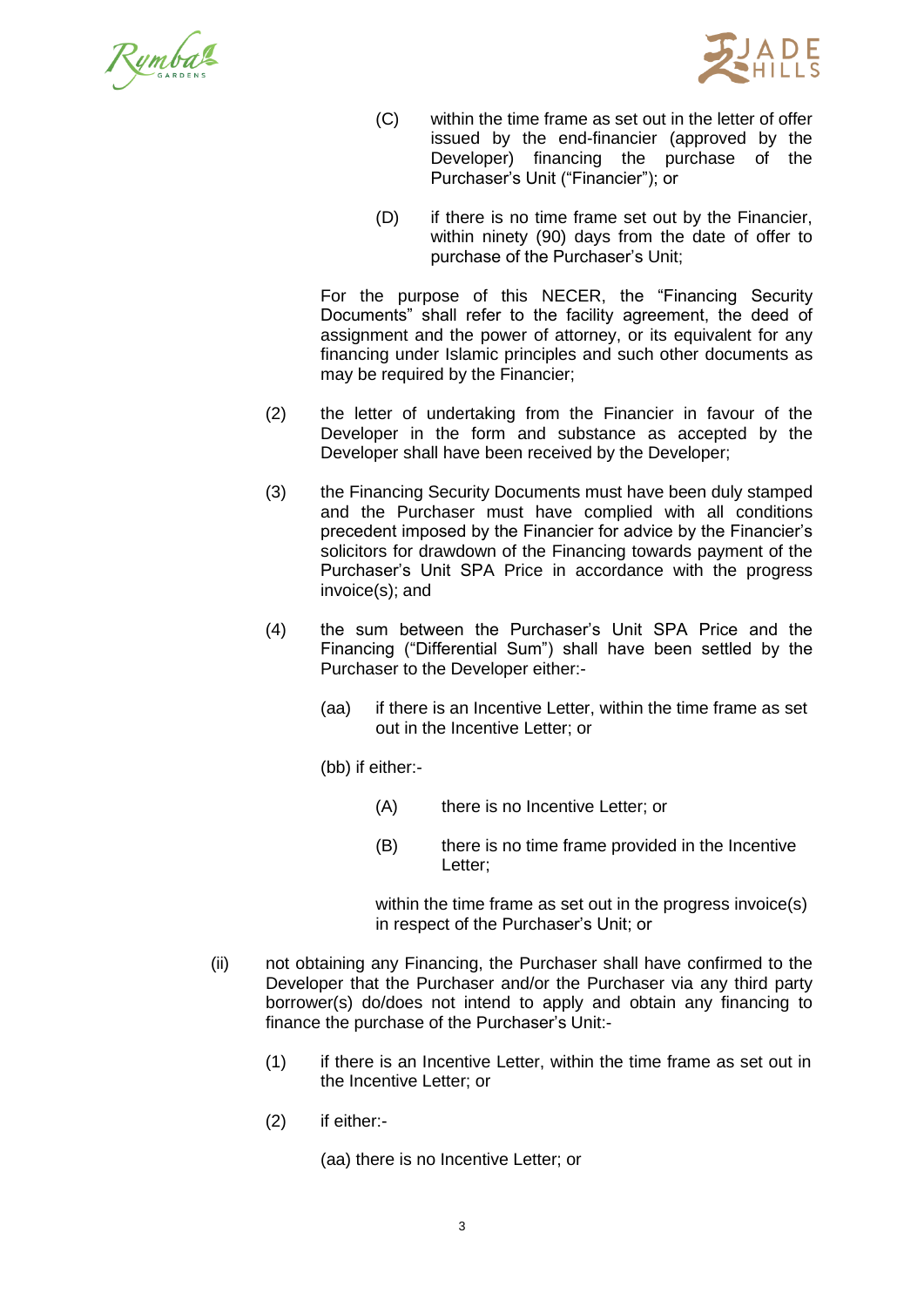



(bb) there is no time frame provided in the Incentive Letter;

within fourteen (14) days from the date of offer to purchase of the Purchaser's Unit.

- 6. If:-
	- (a) T&C  $5(c)(i)$  is applicable and subject to compliance of T&C 4,  $5(a)$ ,  $5(b)$ , and 5(c)(i)(1) until 5(c)(i)(4) above, the NECER will be given free of interest to the Introducer by the Developer within sixty (60) days from the date of receipt by the Developer of the 1<sup>st</sup> payment towards the Purchaser's Unit SPA Price from the Financier.
	- (b) T&C 5(c)(ii) is applicable and subject to compliance of T&C 4, 5(a), 5(b), and 5(c)(ii) above, the NECER will be given free of interest to the Introducer by the Developer within sixty (60) days from the date of receipt by the Developer of not less than 20% of the Purchaser's Unit SPA Price excluding any discounts and/or applicable rebates given by the Developer under the Incentive Letter and/or any other deductions in any other way whatsoever provided by the Developer and/or GL Group in respect of the Purchaser's Unit.
	- (c) (i) If the Introducer is a valid GL Friends member, the NECER shall be 3% of the "SPA Net Price" which is defined as the Purchaser's Unit SPA Price less any discounts and/or applicable rebates given by the Developer under the Incentive Letter and/or any other deductions in any other way whatsoever provided by the Developer and/or GL Group in respect of the Purchaser's Unit. For the avoidance of doubt, the Introducer shall only be entitled to the maximum of 3% of the SPA Net Price and shall not be entitled to the GAMUDA LAND REFERRAL REWARD PROGRAMME (GLRR) for GL FRIENDS.
		- (ii) If the Introducer is a non GL Friends member, the NECER shall be a net sum of RM10,000.00 only.
		- (iii) If T&C  $6(c)$ (ii) is applicable and subject to compliance of T&C 4,  $5(a)$ , 5(b) and 5(c)(i)(1) until 5(c)(i)(4) and/or 5(c)(ii) above, the Purchaser shall also be given free of interest the NECER of a net sum of RM10,000.00 only within the time period as stipulated under T&C 6(a) or 6(b), as the case may be.
- 7. The NECER shall be deemed to be inclusive of the goods and services tax and/or any other applicable duties and taxes which may be imposed from time to time by any relevant authorities ("Taxes").
- 8. In the event:-
	- (a) this T&C is not complied with; and/or
	- (b) the Purchaser's Unit SPA is terminated for any reason whatsoever; and/or
	- (c) there is any bankruptcy proceeding or winding -up proceeding commenced against the Introducer or the Introducer is adjudged a bankrupt or there is an appointment of an official administrator or liquidator on behalf of the Introducer on or before the payment of the NECER; and/or
	- (d) there is any acts or omissions of the Introducer including but not limited to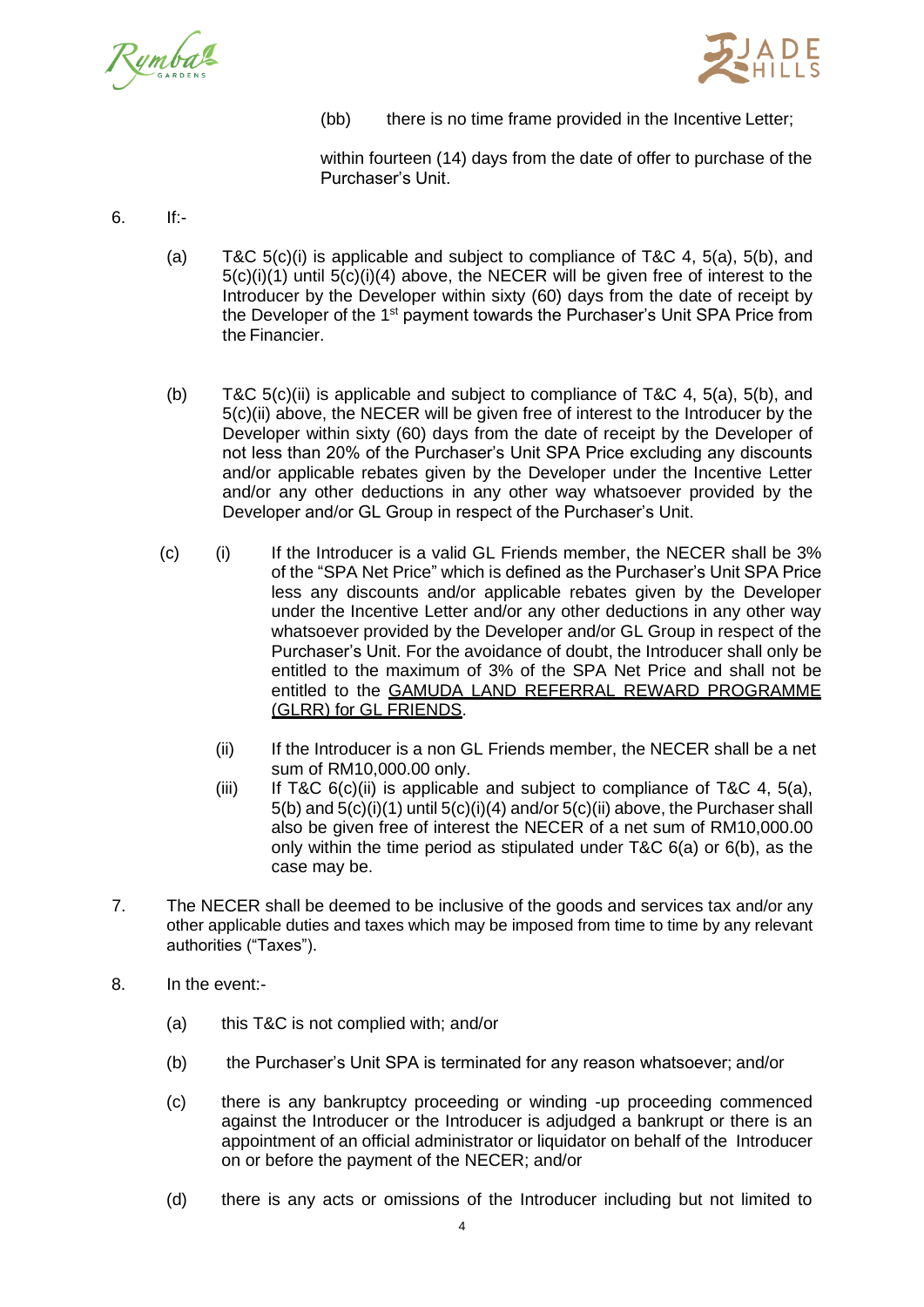



participating in protests and demonstrations, posting photos and articles or making statements which in the Developer's sole opinion (which opinion shall be final and binding on the Introducer) directly or indirectly bring the Developer and/or Gamuda Group into disrepute and/or against the best interest of Gamuda Group;

- (e) there is any breach of any applicable laws, rules, regulations, by laws or requirements, whether or not having the force of law, by the Introducer and/or Purchaser; and/or
- (f) there is any non-disclosure, fraud, cheating or deception by the Introducer and/or Purchaser as determined in the Developer's sole opinion (which opinion shall be final and binding on the Introducer and/or Purchaser; and/or
- (g) inaccurate or incorrect information and/or disclosures by the Introducer and/or Purchaser;

then, the following shall take place:-

- (h) the form shall be deemed automatically terminated;
- (i) the Introducer's entitlement to the NECER shall automatically lapse and be considered null and void;
- (j) the Introducer shall not be entitled to the NECER or any part thereof; and
- (k) the Introducer shall not have any actions, claims, proceedings and/or suits in any way whatsoever against the Developer in respect of this form and the NECER.
- 9. If T&C 8 occurs after the payment of the NECER then the Introducer confirms that the NECER shall be considered a debt due by the Introducer to the Developer which shall be immediately repayable by the Introducer to the Developer. The Developer reserves its right to claim from the Introducer the GLRR in which event all costs and expenses (including solicitor client's costs), if any, incurred to enforce such right shall be borne by the Introducer.
- 10. The Introducer's entitlement to the NECER is personal to the Introducer and it is nontransferable / non-assignable to any third party or to any other properties of the Introducer and/or Purchaser for any reason whatsoever.
- 11. The NECER is not exchangeable for kind, concessions, favour in whatever name called.
- 12. The Introducer shall abide strictly by this terms and conditions and shall fully indemnify and hold the Developer harmless against any and all losses, damages, claims, proceedings, actions, fines, penalties, costs and expenses which the Developer may suffer or incur arising from the Introducer's acceptance of participation in the NECER or from breach by the Introducer of this T&C.
- 13. The Introducer shall only be entitled to the NECER provided that the Purchaser has complied with this T&C and the Introducer shall not be entitled to participate concurrently in any other schemes offered by the Developer whether such schemes are running concurrently or consecutively (unless otherwise allowed under such other schemes). Changing from one scheme to another is strictly prohibited.